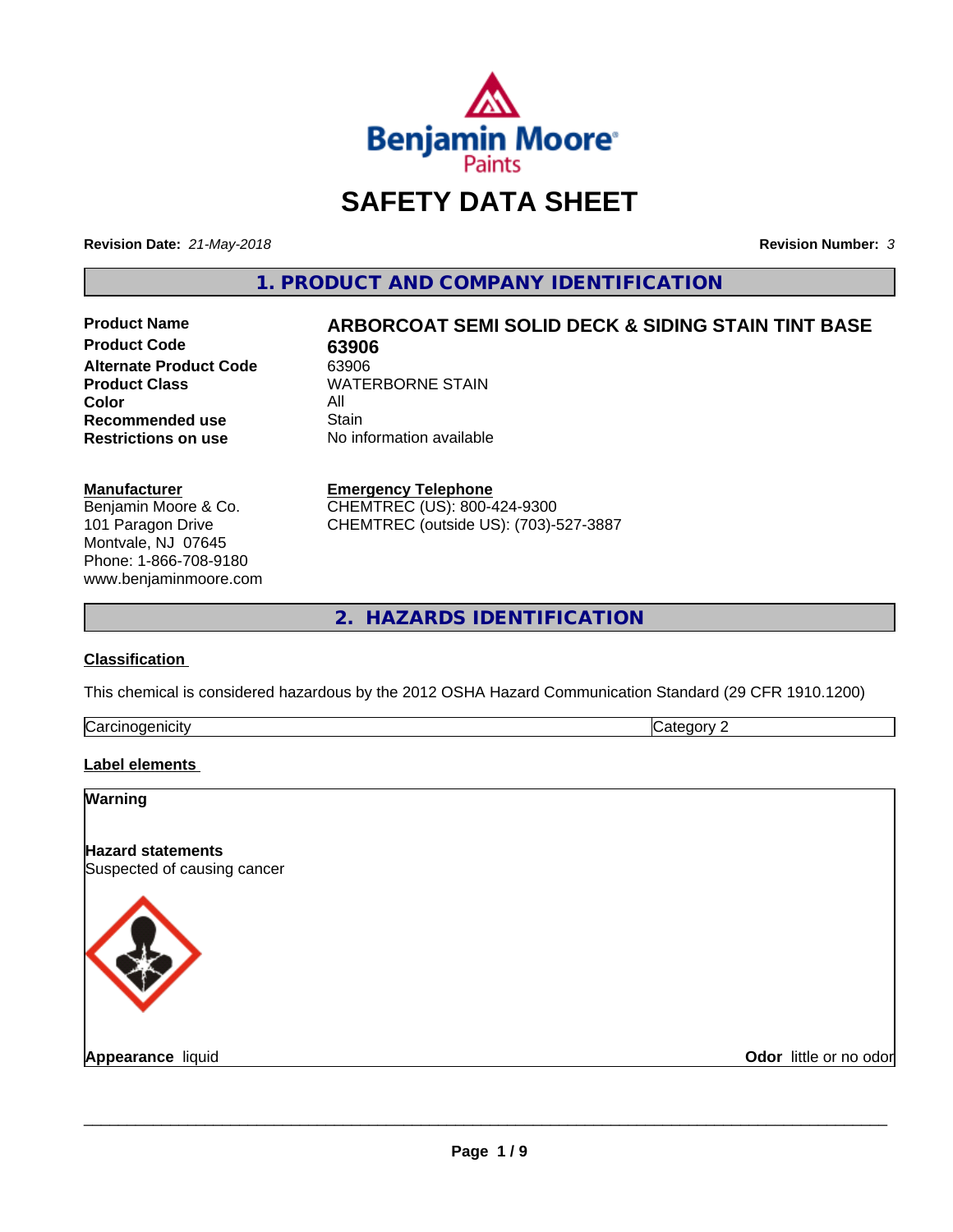#### **Precautionary Statements - Prevention**

Obtain special instructions before use Do not handle until all safety precautions have been read and understood Use personal protective equipment as required

### **Precautionary Statements - Response**

IF exposed or concerned: Get medical advice/attention

#### **Precautionary Statements - Storage**

Store locked up

#### **Precautionary Statements - Disposal**

Dispose of contents/container to an approved waste disposal plant

#### **Hazards not otherwise classified (HNOC)**

Not applicable

#### **Other information**

No information available

# **3. COMPOSITION INFORMATION ON COMPONENTS**

\_\_\_\_\_\_\_\_\_\_\_\_\_\_\_\_\_\_\_\_\_\_\_\_\_\_\_\_\_\_\_\_\_\_\_\_\_\_\_\_\_\_\_\_\_\_\_\_\_\_\_\_\_\_\_\_\_\_\_\_\_\_\_\_\_\_\_\_\_\_\_\_\_\_\_\_\_\_\_\_\_\_\_\_\_\_\_\_\_\_\_\_\_

| <b>Chemical name</b>                                                         | CAS No.    | Weight-% |
|------------------------------------------------------------------------------|------------|----------|
| Silica, amorphous                                                            | 7631-86-9  |          |
| Propanoic acid, 2-methyl-, monoester with<br>2,2,4-trimethyl-1,3-pentanediol | 25265-77-4 |          |
| Zinc oxide                                                                   | 1314-13-2  |          |
| Urea, N-(3,4-dichlorophenyl)-N,N-dimethyl-                                   | 330-54-1   | U.5      |

## **4. FIRST AID MEASURES**

| <b>General Advice</b>                            | No hazards which require special first aid measures.                                                     |
|--------------------------------------------------|----------------------------------------------------------------------------------------------------------|
| <b>Eye Contact</b>                               | Rinse thoroughly with plenty of water for at least 15 minutes and consult a<br>physician.                |
| <b>Skin Contact</b>                              | Wash off immediately with soap and plenty of water while removing all<br>contaminated clothes and shoes. |
| <b>Inhalation</b>                                | Move to fresh air. If symptoms persist, call a physician.                                                |
| Ingestion                                        | Clean mouth with water and afterwards drink plenty of water. Consult a physician<br>if necessary.        |
| <b>Most Important</b><br><b>Symptoms/Effects</b> | None known.                                                                                              |
| <b>Notes To Physician</b>                        | Treat symptomatically.                                                                                   |
|                                                  | 5. FIRE-FIGHTING MEASURES                                                                                |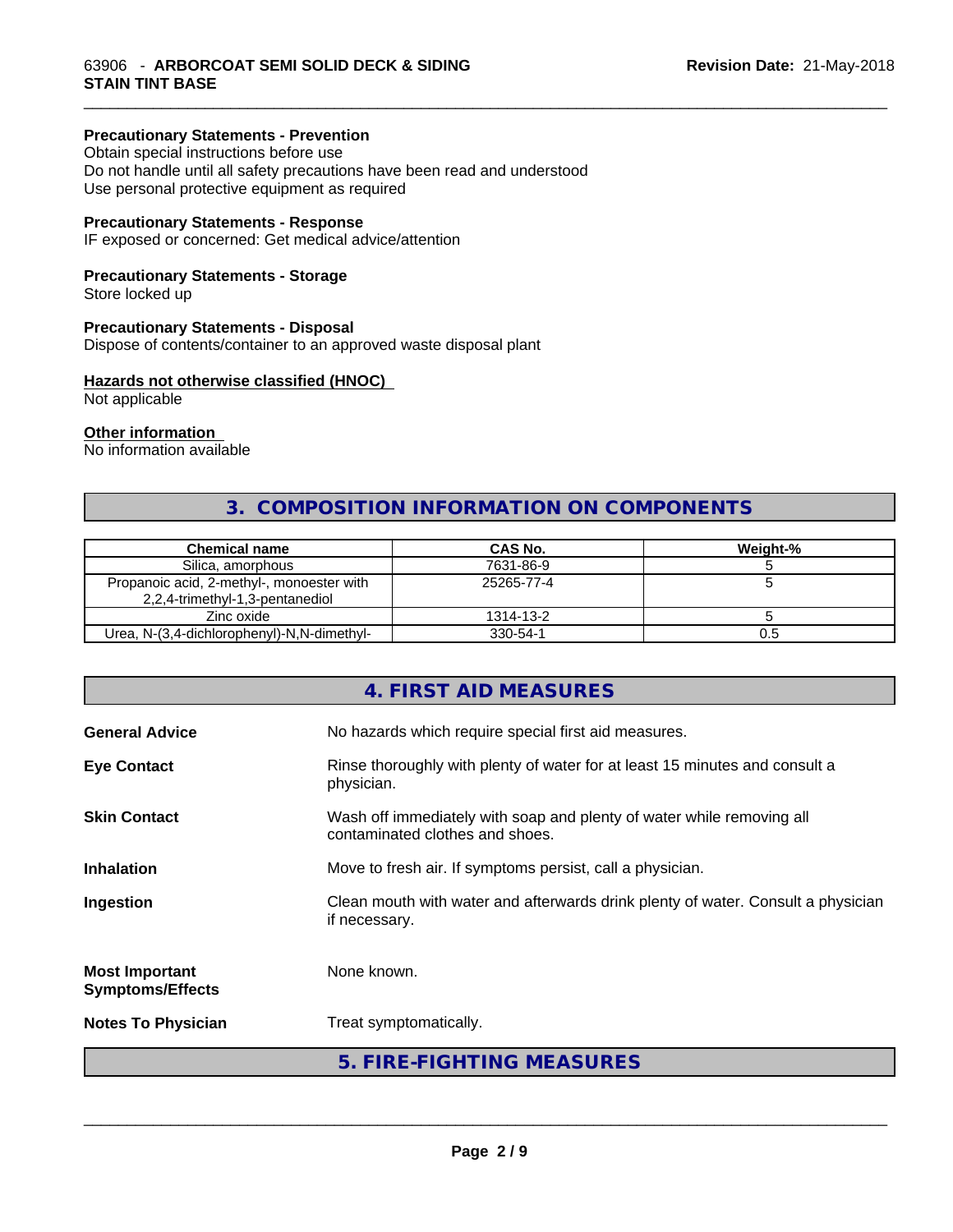| <b>Suitable Extinguishing Media</b>                                                                                       |                        |                                                    | Use extinguishing measures that are appropriate to local<br>circumstances and the surrounding environment.                                   |  |
|---------------------------------------------------------------------------------------------------------------------------|------------------------|----------------------------------------------------|----------------------------------------------------------------------------------------------------------------------------------------------|--|
| <b>Protective Equipment And Precautions For</b><br><b>Firefighters</b>                                                    |                        |                                                    | As in any fire, wear self-contained breathing apparatus<br>pressure-demand, MSHA/NIOSH (approved or equivalent)<br>and full protective gear. |  |
| <b>Specific Hazards Arising From The Chemical</b><br>Closed containers may rupture if exposed to fire or<br>extreme heat. |                        |                                                    |                                                                                                                                              |  |
| <b>Sensitivity To Mechanical Impact</b>                                                                                   |                        | No.                                                |                                                                                                                                              |  |
| <b>Sensitivity To Static Discharge</b>                                                                                    |                        | No.                                                |                                                                                                                                              |  |
| <b>Flash Point Data</b><br>Flash Point (°F)<br>Flash Point (°C)<br><b>Method</b>                                          |                        | Not applicable<br>Not applicable<br>Not applicable |                                                                                                                                              |  |
| <b>Flammability Limits In Air</b>                                                                                         |                        |                                                    |                                                                                                                                              |  |
| Lower flammability limit:<br><b>Upper flammability limit:</b>                                                             |                        | Not applicable<br>Not applicable                   |                                                                                                                                              |  |
| Health: 1<br><b>NFPA</b>                                                                                                  | <b>Flammability: 0</b> | <b>Instability: 0</b>                              | Special: Not Applicable                                                                                                                      |  |

\_\_\_\_\_\_\_\_\_\_\_\_\_\_\_\_\_\_\_\_\_\_\_\_\_\_\_\_\_\_\_\_\_\_\_\_\_\_\_\_\_\_\_\_\_\_\_\_\_\_\_\_\_\_\_\_\_\_\_\_\_\_\_\_\_\_\_\_\_\_\_\_\_\_\_\_\_\_\_\_\_\_\_\_\_\_\_\_\_\_\_\_\_

#### **NFPA Legend**

- 0 Not Hazardous
- 1 Slightly
- 2 Moderate
- 3 High
- 4 Severe

*The ratings assigned are only suggested ratings, the contractor/employer has ultimate responsibilities for NFPA ratings where this system is used.*

*Additional information regarding the NFPA rating system is available from the National Fire Protection Agency (NFPA) at www.nfpa.org.*

|                                  | 6. ACCIDENTAL RELEASE MEASURES                                                                       |
|----------------------------------|------------------------------------------------------------------------------------------------------|
| <b>Personal Precautions</b>      | Avoid contact with skin, eyes and clothing. Ensure adequate ventilation.                             |
| <b>Other Information</b>         | Prevent further leakage or spillage if safe to do so.                                                |
| <b>Environmental precautions</b> | See Section 12 for additional Ecological Information.                                                |
| <b>Methods For Clean-Up</b>      | Soak up with inert absorbent material. Sweep up and shovel into suitable<br>containers for disposal. |

**7. HANDLING AND STORAGE**

Handling **Handling Avoid contact with skin, eyes and clothing. Avoid breathing vapors, spray mists or** sanding dust. In case of insufficient ventilation, wear suitable respiratory equipment.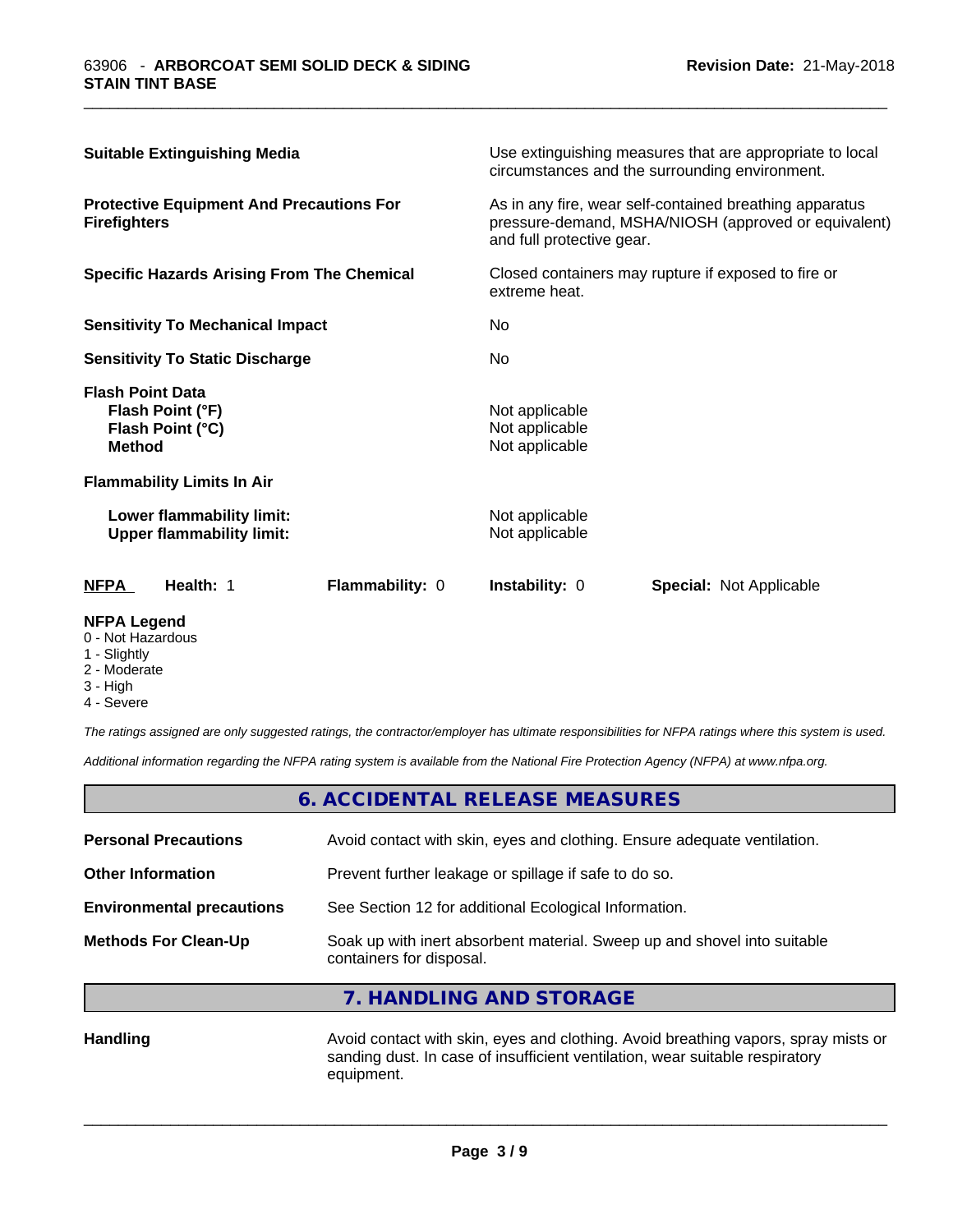**Storage** Keep container tightly closed. Keep out of the reach of children.

#### **Incompatible Materials** No information available

# **8. EXPOSURE CONTROLS/PERSONAL PROTECTION**

\_\_\_\_\_\_\_\_\_\_\_\_\_\_\_\_\_\_\_\_\_\_\_\_\_\_\_\_\_\_\_\_\_\_\_\_\_\_\_\_\_\_\_\_\_\_\_\_\_\_\_\_\_\_\_\_\_\_\_\_\_\_\_\_\_\_\_\_\_\_\_\_\_\_\_\_\_\_\_\_\_\_\_\_\_\_\_\_\_\_\_\_\_

#### **Exposure Limits**

| <b>Chemical name</b>                       | <b>ACGIH TLV</b>          | <b>OSHA PEL</b>            |
|--------------------------------------------|---------------------------|----------------------------|
| Silica, amorphous                          | N/E                       | 20 mppcf - TWA             |
|                                            |                           |                            |
| Zinc oxide                                 | 2 mg/m <sup>3</sup> - TWA | $5 \text{ mg/m}^3$ - TWA   |
|                                            | 10 mg/m $3$ - STEL        | 15 mg/m <sup>3</sup> - TWA |
| Urea, N-(3,4-dichlorophenyl)-N,N-dimethyl- | 10 mg/m $3$ - TWA         | N/E                        |

#### **Legend**

ACGIH - American Conference of Governmental Industrial Hygienists Exposure Limits OSHA - Occupational Safety & Health Administration Exposure Limits N/E - Not Established

**Engineering Measures** Ensure adequate ventilation, especially in confined areas.

# **Personal Protective Equipment**

| <b>Eye/Face Protection</b>    | Safety glasses with side-shields.                                                                                                   |
|-------------------------------|-------------------------------------------------------------------------------------------------------------------------------------|
| <b>Skin Protection</b>        | Protective gloves and impervious clothing.                                                                                          |
| <b>Respiratory Protection</b> | In case of insufficient ventilation wear suitable respiratory equipment.                                                            |
| <b>Hygiene Measures</b>       | Avoid contact with skin, eyes and clothing. Remove and wash contaminated<br>clothing before re-use. Wash thoroughly after handling. |

### **9. PHYSICAL AND CHEMICAL PROPERTIES**

| Appearance                  | liquid                   |
|-----------------------------|--------------------------|
| Odor                        | little or no odor        |
| <b>Odor Threshold</b>       | No information available |
| Density (Ibs/gal)           | $9.8 - 10.2$             |
| <b>Specific Gravity</b>     | $1.17 - 1.22$            |
| рH                          | No information available |
| <b>Viscosity (cps)</b>      | No information available |
| Solubility(ies)             | No information available |
| <b>Water solubility</b>     | No information available |
| <b>Evaporation Rate</b>     | No information available |
| Vapor pressure @20 °C (kPa) | No information available |
| Vapor density               | No information available |
| Wt. % Solids                | 45 - 65                  |
| Vol. % Solids               | $35 - 55$                |
| Wt. % Volatiles             | $35 - 55$                |
| Vol. % Volatiles            | 45 - 65                  |
| VOC Regulatory Limit (g/L)  | < 100                    |
| <b>Boiling Point (°F)</b>   | 212                      |
| <b>Boiling Point (°C)</b>   | 100                      |
| <b>Freezing Point (°F)</b>  | 32                       |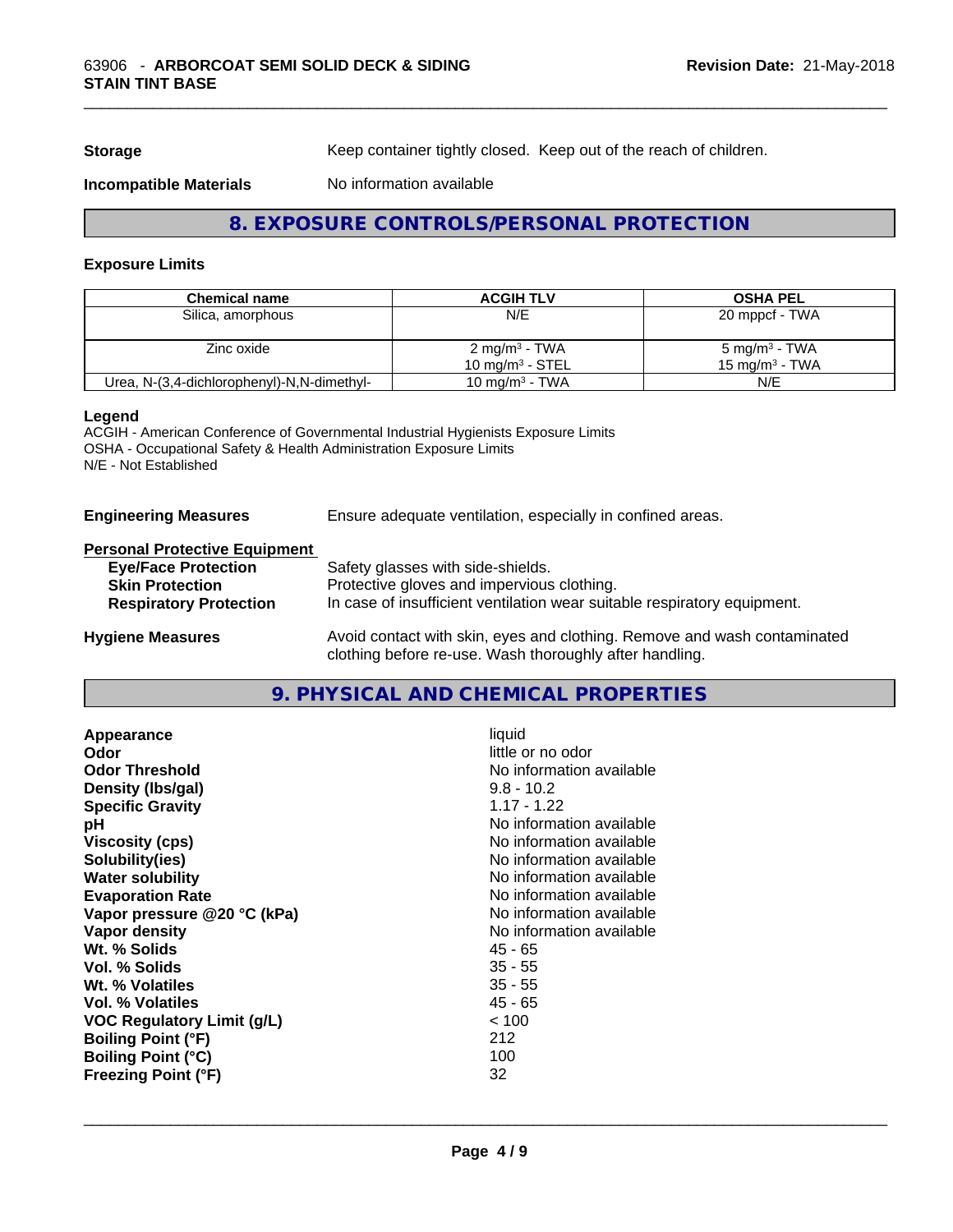#### 63906 - **ARBORCOAT SEMI SOLID DECK & SIDING STAIN TINT BASE**

| <b>Freezing Point (°C)</b>           | 0                        |
|--------------------------------------|--------------------------|
| Flash Point (°F)                     | Not applicable           |
| Flash Point (°C)                     | Not applicable           |
| <b>Method</b>                        | Not applicable           |
| Flammability (solid, gas)            | Not applicable           |
| <b>Upper flammability limit:</b>     | Not applicable           |
| Lower flammability limit:            | Not applicable           |
| <b>Autoignition Temperature (°F)</b> | No information available |
| <b>Autoignition Temperature (°C)</b> | No information available |
| Decomposition Temperature (°F)       | No information available |
| Decomposition Temperature (°C)       | No information available |
| <b>Partition coefficient</b>         | No information available |

\_\_\_\_\_\_\_\_\_\_\_\_\_\_\_\_\_\_\_\_\_\_\_\_\_\_\_\_\_\_\_\_\_\_\_\_\_\_\_\_\_\_\_\_\_\_\_\_\_\_\_\_\_\_\_\_\_\_\_\_\_\_\_\_\_\_\_\_\_\_\_\_\_\_\_\_\_\_\_\_\_\_\_\_\_\_\_\_\_\_\_\_\_

# **10. STABILITY AND REACTIVITY**

| <b>Reactivity</b>                       | Not Applicable                           |
|-----------------------------------------|------------------------------------------|
| <b>Chemical Stability</b>               | Stable under normal conditions.          |
| <b>Conditions to avoid</b>              | Prevent from freezing.                   |
| <b>Incompatible Materials</b>           | No materials to be especially mentioned. |
| <b>Hazardous Decomposition Products</b> | None under normal use.                   |
| Possibility of hazardous reactions      | None under normal conditions of use.     |

# **11. TOXICOLOGICAL INFORMATION**

| <b>Product Information</b>                                                                   |                                                                                                                                                                                                                                                                                                              |  |
|----------------------------------------------------------------------------------------------|--------------------------------------------------------------------------------------------------------------------------------------------------------------------------------------------------------------------------------------------------------------------------------------------------------------|--|
| Information on likely routes of exposure                                                     |                                                                                                                                                                                                                                                                                                              |  |
|                                                                                              | <b>Principal Routes of Exposure</b> Eye contact, skin contact and inhalation.                                                                                                                                                                                                                                |  |
| <b>Acute Toxicity</b>                                                                        |                                                                                                                                                                                                                                                                                                              |  |
| <b>Product Information</b>                                                                   | No information available                                                                                                                                                                                                                                                                                     |  |
| Symptoms related to the physical, chemical and toxicological characteristics                 |                                                                                                                                                                                                                                                                                                              |  |
| <b>Symptoms</b>                                                                              | No information available                                                                                                                                                                                                                                                                                     |  |
| Delayed and immediate effects as well as chronic effects from short and long-term exposure   |                                                                                                                                                                                                                                                                                                              |  |
| Eye contact<br><b>Skin contact</b><br><b>Inhalation</b><br>Ingestion<br><b>Sensitization</b> | May cause slight irritation.<br>Substance may cause slight skin irritation. Prolonged or repeated contact may dry<br>skin and cause irritation.<br>May cause irritation of respiratory tract.<br>Ingestion may cause gastrointestinal irritation, nausea, vomiting and diarrhea.<br>No information available |  |
| <b>Neurological Effects</b><br><b>Mutagenic Effects</b>                                      | No information available.<br>No information available.                                                                                                                                                                                                                                                       |  |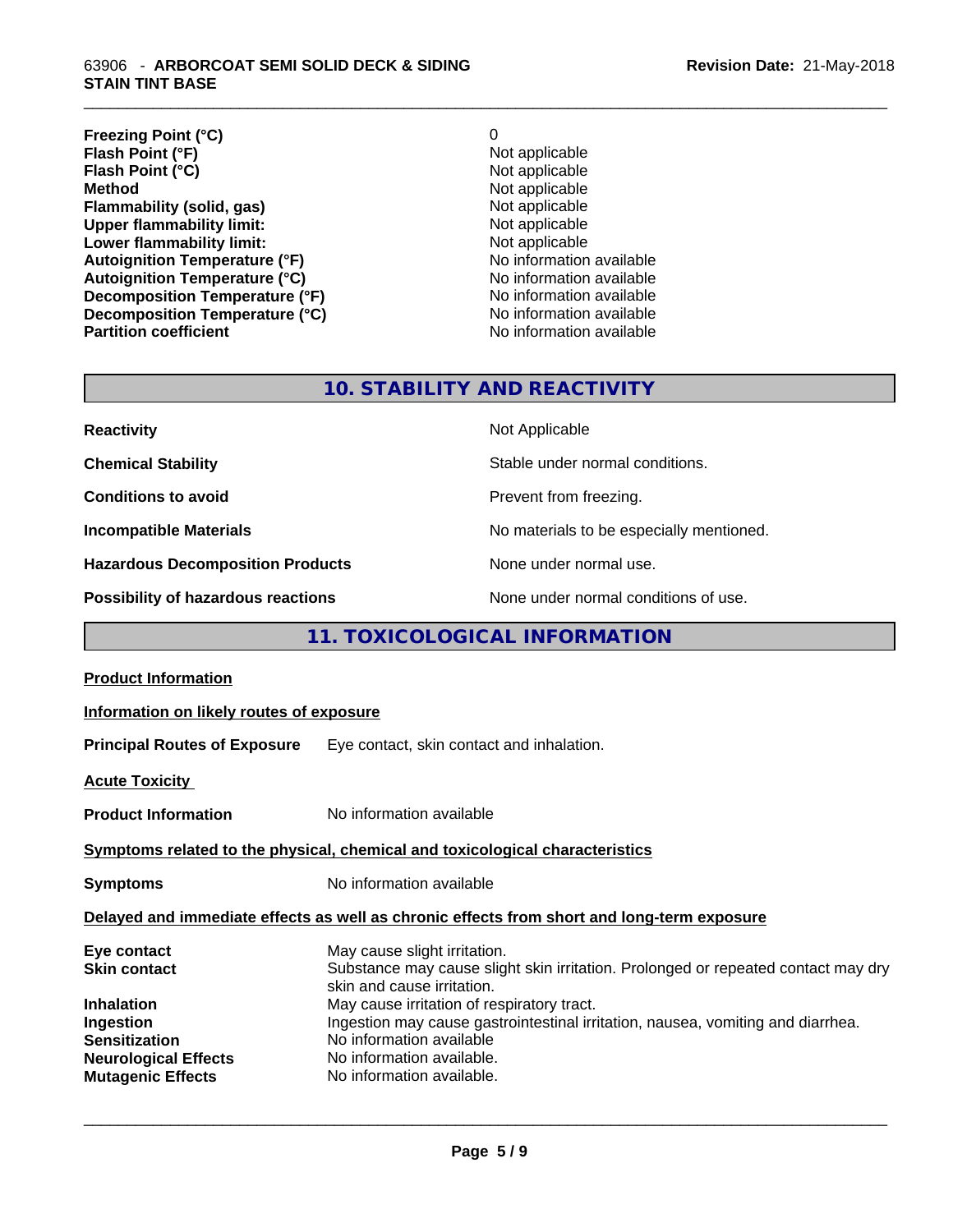| <b>Reproductive Effects</b>     | No information available. |
|---------------------------------|---------------------------|
| <b>Developmental Effects</b>    | No information available. |
| <b>Target organ effects</b>     | No information available. |
| <b>STOT - single exposure</b>   | No information available. |
| <b>STOT - repeated exposure</b> | No information available. |
| Other adverse effects           | No information available. |
| <b>Aspiration Hazard</b>        | No information available  |

#### **Numerical measures of toxicity**

#### **The following values are calculated based on chapter 3.1 of the GHS document**

| <b>ATEmix (oral)</b>   | 68680 mg/kg |
|------------------------|-------------|
| <b>ATEmix (dermal)</b> | 65401 mg/kg |

#### **Component Information**

Silica, amorphous LD50 Oral: > 5000 mg/kg (Rat) LD50 Dermal: 2,000 mg/kg (Rabbit) LC50 Inhalation (Dust): > 2 mg/L Zinc oxide LD50 Oral: 5000 mg/kg (Rat) LC50 Inhalation (Dust):  $> 5700$  mg/m<sup>3</sup> (Rat, 4 hr.) Urea, N-(3,4-dichlorophenyl)-N,N-dimethyl- LD50 Oral: 1017 mg/kg (Rat) LD50 Dermal: > 5000 mg/kg (Rat)

#### **Carcinogenicity**

*The information below indicateswhether each agency has listed any ingredient as a carcinogen:.*

#### **Legend**

IARC - International Agency for Research on Cancer NTP - National Toxicity Program OSHA - Occupational Safety & Health Administration

**12. ECOLOGICAL INFORMATION**

\_\_\_\_\_\_\_\_\_\_\_\_\_\_\_\_\_\_\_\_\_\_\_\_\_\_\_\_\_\_\_\_\_\_\_\_\_\_\_\_\_\_\_\_\_\_\_\_\_\_\_\_\_\_\_\_\_\_\_\_\_\_\_\_\_\_\_\_\_\_\_\_\_\_\_\_\_\_\_\_\_\_\_\_\_\_\_\_\_\_\_\_\_

### **Ecotoxicity Effects**

The environmental impact of this product has not been fully investigated.

#### **Product Information**

# **Acute Toxicity to Fish**

No information available

#### **Acute Toxicity to Aquatic Invertebrates**

No information available

## **Acute Toxicity to Aquatic Plants**

No information available

#### **Persistence / Degradability**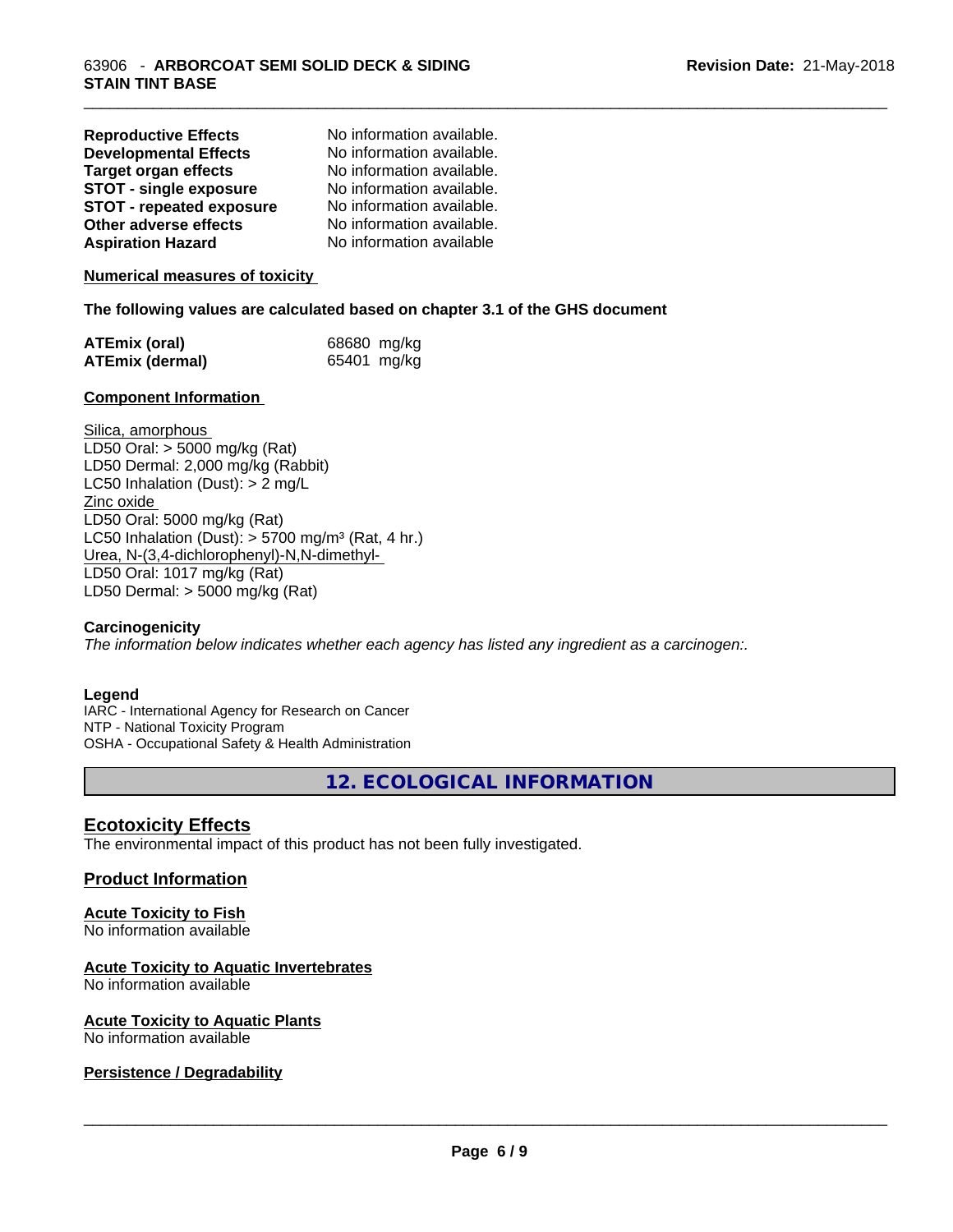No information available.

#### **Bioaccumulation**

No information available.

#### **Mobility in Environmental Media**

No information available.

#### **Ozone**

No information available

#### **Component Information**

#### **Acute Toxicity to Fish**

Urea, N-(3,4-dichlorophenyl)-N,N-dimethyl- LC50: 3.5 mg/L (Rainbow Trout - 96 hr.)

#### **Acute Toxicity to Aquatic Invertebrates**

No information available

#### **Acute Toxicity to Aquatic Plants**

No information available

|                                                                                                                                                                                                                                                           | 13. DISPOSAL CONSIDERATIONS                                                              |  |
|-----------------------------------------------------------------------------------------------------------------------------------------------------------------------------------------------------------------------------------------------------------|------------------------------------------------------------------------------------------|--|
| Dispose of in accordance with federal, state, and local regulations. Local<br><b>Waste Disposal Method</b><br>requirements may vary, consult your sanitation department or state-designated<br>environmental protection agency for more disposal options. |                                                                                          |  |
|                                                                                                                                                                                                                                                           | 14. TRANSPORT INFORMATION                                                                |  |
| <b>DOT</b>                                                                                                                                                                                                                                                | Not regulated                                                                            |  |
| <b>ICAO / IATA</b>                                                                                                                                                                                                                                        | Not regulated                                                                            |  |
| <b>IMDG/IMO</b>                                                                                                                                                                                                                                           | Not regulated                                                                            |  |
|                                                                                                                                                                                                                                                           | <b>15. REGULATORY INFORMATION</b>                                                        |  |
| <b>International Inventories</b>                                                                                                                                                                                                                          |                                                                                          |  |
| <b>TSCA: United States</b><br><b>DSL: Canada</b>                                                                                                                                                                                                          | Yes - All components are listed or exempt.<br>Yes - All components are listed or exempt. |  |

\_\_\_\_\_\_\_\_\_\_\_\_\_\_\_\_\_\_\_\_\_\_\_\_\_\_\_\_\_\_\_\_\_\_\_\_\_\_\_\_\_\_\_\_\_\_\_\_\_\_\_\_\_\_\_\_\_\_\_\_\_\_\_\_\_\_\_\_\_\_\_\_\_\_\_\_\_\_\_\_\_\_\_\_\_\_\_\_\_\_\_\_\_

# **Federal Regulations**

#### **SARA 311/312 hazardous categorization**

Acute health hazard No

Yes - All components are listed or exempt.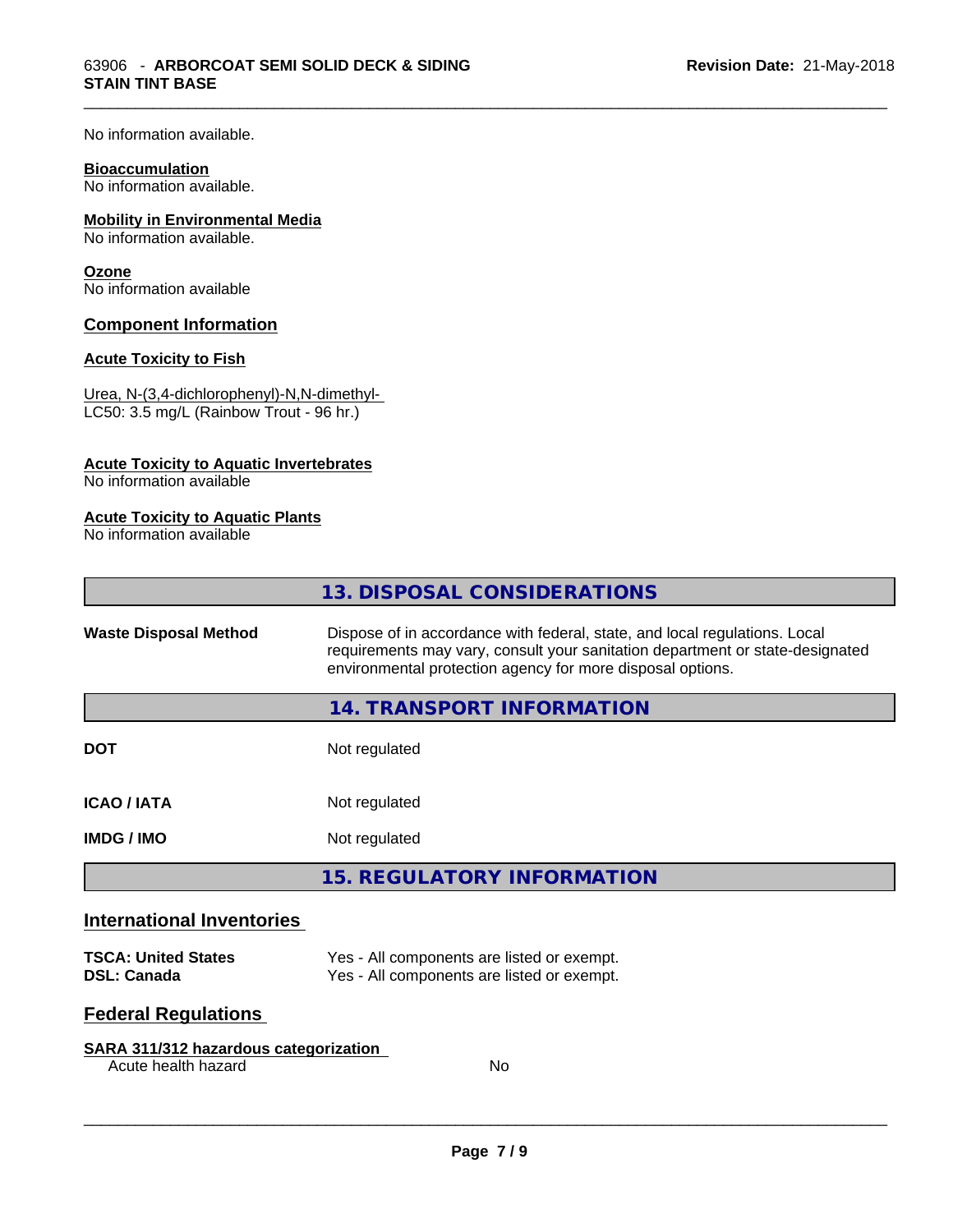| Chronic Health Hazard             | Yes |
|-----------------------------------|-----|
| Fire hazard                       | Nο  |
| Sudden release of pressure hazard | Nο  |
| Reactive Hazard                   | N٥  |

#### **SARA 313**

Section 313 of Title III of the Superfund Amendments and Reauthorization Act of 1986 (SARA). This product contains a chemical or chemicals which are subject to the reporting requirements of the Act and Title 40 of the Code of Federal Regulations, Part 372:

| <b>Chemical name</b> | <b>CAS No.</b> | Weight-% | <b>CERCLA/SARA 313</b>     |
|----------------------|----------------|----------|----------------------------|
| Zinc oxide           | 1314-13-2      |          | (de minimis concentration) |
|                      |                |          |                            |

\_\_\_\_\_\_\_\_\_\_\_\_\_\_\_\_\_\_\_\_\_\_\_\_\_\_\_\_\_\_\_\_\_\_\_\_\_\_\_\_\_\_\_\_\_\_\_\_\_\_\_\_\_\_\_\_\_\_\_\_\_\_\_\_\_\_\_\_\_\_\_\_\_\_\_\_\_\_\_\_\_\_\_\_\_\_\_\_\_\_\_\_\_

#### **Clean Air Act,Section 112 Hazardous Air Pollutants (HAPs) (see 40 CFR 61)**

This product contains the following HAPs:

*None*

# **US State Regulations**

#### **California Proposition 65**

**AN** WARNING: Cancer and Reproductive Harm– www.P65warnings.ca.gov

### **State Right-to-Know**

| <b>Chemical name</b>                 | <b>Massachusetts</b> | <b>New Jersey</b> | Pennsylvania |
|--------------------------------------|----------------------|-------------------|--------------|
| Silica, amorphous                    |                      |                   |              |
| Zinc oxide                           |                      |                   |              |
| Urea.                                |                      |                   |              |
| N-(3,4-dichlorophenyl)-N,N-dimethyl- |                      |                   |              |

#### **Legend**

X - Listed

## **16. OTHER INFORMATION**

**HMIS** - **Health:** 1\* **Flammability:** 0 **Reactivity:** 0 **PPE:** -

 $\overline{\phantom{a}}$  ,  $\overline{\phantom{a}}$  ,  $\overline{\phantom{a}}$  ,  $\overline{\phantom{a}}$  ,  $\overline{\phantom{a}}$  ,  $\overline{\phantom{a}}$  ,  $\overline{\phantom{a}}$  ,  $\overline{\phantom{a}}$  ,  $\overline{\phantom{a}}$  ,  $\overline{\phantom{a}}$  ,  $\overline{\phantom{a}}$  ,  $\overline{\phantom{a}}$  ,  $\overline{\phantom{a}}$  ,  $\overline{\phantom{a}}$  ,  $\overline{\phantom{a}}$  ,  $\overline{\phantom{a}}$ 

#### **HMIS Legend**

- 0 Minimal Hazard
- 1 Slight Hazard
- 2 Moderate Hazard
- 3 Serious Hazard
- 4 Severe Hazard
- \* Chronic Hazard

X - Consult your supervisor or S.O.P. for "Special" handling instructions.

*Note: The PPE rating has intentionally been left blank. Choose appropriate PPE that will protect employees from the hazards the material will*